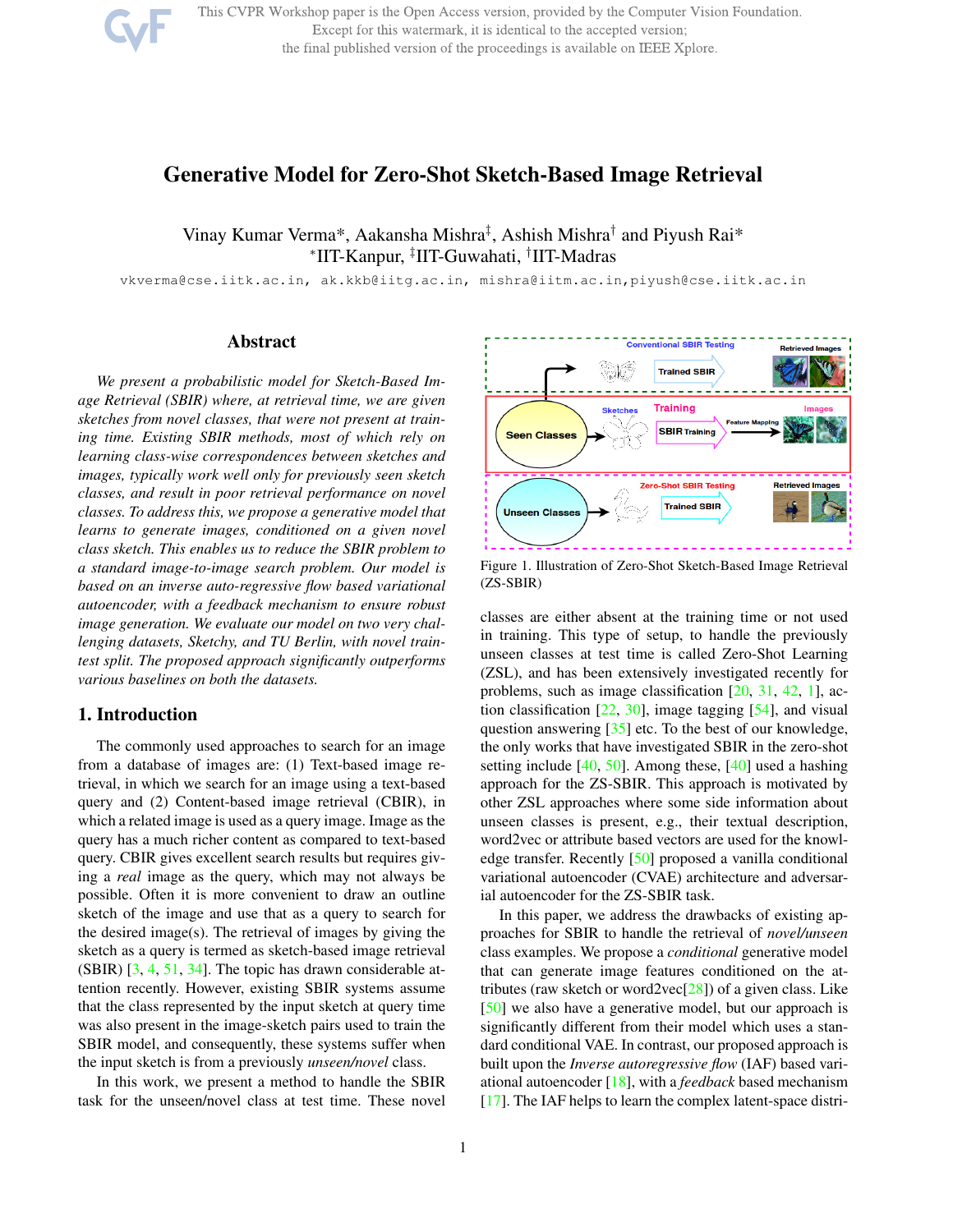bution of the images while the feedback mechanism further helps in making the generated image distribution follow the original distribution more closely. The other recently proposed ZS-SBIR approach [40] requires side information in the form of description of the sketch, which may not always be available. In contrast, our proposed approach requires no side information and still performs significantly better than [40]. We also use a residual decoder that helps to learn a complex model with a deeper network. Notably, since we are able to generate images from any specified class, we are able to transform the zero-shot problem into a typical supervise learning problem. The main contributions of this paper can be summarized as follows:

- We propose a sketch-conditioned image generation scheme to solve the ZS-SBIR problem, using a generative model consisting of an inverse autoregressive flow based encoder.
- We leverage a feedback mechanism  $[17, 20]$  to encourage the synthesized distribution to be not too far from the original distribution of the observed unlabeled images.
- Unlike the other recently proposed approaches for ZS-SBIR [40], even without any side information (e.g., word2vec based attributes of the classes), our method yields significantly better results as compared to [40].

## 2. ZS-SBIR Setting

In the zero-shot setting, we partition image dataset into two parts based on sketch classes. One part is the training set which has paired seen-class (S) sketches and image. The second part is test set which has unseen-class (U) sketches only (and no images). Note that the training set is essentially labelled. The training and testing set are mutually exclusive in terms of the sketch classes. In zero-shot setting, we train our model in such a way that it can generalize to unseen class sketches. The mathematical formulation of the zeroshot problem for SBIR is given below:

Let  $A = \{(\mathbf{x_i}^{skt}, \mathbf{x_i}^{img}, y_i)|y_i \in \mathcal{Y}\}\$  be the triplet consisting of sketch, image and the class label, where  $Y$ is the set of all class labels. We partition the class labels into two disjoint set  $\mathcal{Y}_{tr}$  and  $\mathcal{Y}_{te}$  for train and test set respectively. Let  $A_{tr} = {\mathbf{x_i}^{skt}, \mathbf{x_i}^{img}, y_i | y_i \in Y_{tr}}$  and  $A_{te} = {\mathbf{x_i}^{skt}, \mathbf{x_i}^{img}, y_i | y_i \in Y_{te}}$  be the partition of A into train and test set, respectively. Another assumption for the ZS-SBIR is that  $A_{tr} \cap A_{te} = \emptyset$  i.e. train and test classes are disjoint. For simplicity, we will represent  $\mathbf{x}^{skt}$  as "a" and  $\mathbf{x}^{img}$  as " $\mathbf{x}$ " throughout this exposition.

## 3. Background

As discussed earlier, our approach is based on turning the sketch-to-image search problem into an image-to-image

search problem. To this end, we need a model that can generate high-quality images, given a sketch of the class representing that image. This, essentially is a conditional image generation problem. To model the complex distribution of real-world images, we leverage the inverse auto-regressive flow (IAF) based variational autoencoder  $[18]$ , and adapt it using a feedback mechanism to integrate the information provided by the sketch attribute. Before describing our architecture, we first provide a background of the components we build upon.

## 3.1. Variational Inference and Learning

Suppose  $\boldsymbol{x} = \{x^1, \cdot\cdot, x^N\}$  be a set of N i.i.d. observations (e.g.,  $N$  images). Let us denote each sample by  $x$ and assume  $z$  be the latent variable associated with  $x$ . For a given dataset  $X$ , the marginal likelihood of observations is denoted as  $\log p(\boldsymbol{x}) = \sum_{i=1}^{N} \log p(\boldsymbol{x}^i)$ . The posterior over the latent variable is denoted by  $q(z|x)$ . We can define a variational lower bound on the marginal log-likelihood

 $\log p(\boldsymbol{x}) \ge E_{q(\boldsymbol{z}|\boldsymbol{x})}[\log p(\boldsymbol{x}, \boldsymbol{z}) - \log q(\boldsymbol{z}|\boldsymbol{x})] = L(\boldsymbol{x}; \theta)$  (1)

where  $p$  and  $q$  are distributions whose parameters are collectively denoted by  $\theta$ , and L is the Evidence Lower Bound (ELBO), defined as

$$
L(\boldsymbol{x};\theta) = \log p(\boldsymbol{x}) - D_{kl}(q(\boldsymbol{z}|\boldsymbol{x})||p(\boldsymbol{z}|\boldsymbol{x})) \qquad (2)
$$

Maximizing the lower bound  $L(x; \theta)$  w.r.t.  $\theta$  also maximizes  $\log p(x)$  and minimizes  $D_{kl}(q(z|x)||p(z|x))$ , where  $p(z|x)$  is the true posterior over the latent variables and  $q(z|x)$  is the approximate posterior (often also called the inference network). In order to infer complex true posterior  $p(z|x)$ , we need to have a sufficiently expressive approximation  $q(z|x)$ . Normalizing Flows [10] is an idea that helps accomplish this be defining a series of transformations for a latent variable that enable learning sufficiently rich distribution for that variable.

#### 3.2. Normalizing Flow

For the inference network  $q(z|x)$ , we need a highly flexible method that captures the complex nature of the true posterior distribution. Normalizing flow is a popular approach used for the variational inference of posterior over latent space. Normalizing flow [10] depends on sequence of invertible mappings for transforming the initial probability density. Suppose  $z_0$  be the initial random variable with a simple probability density function  $q(z_0|x)$  and  $z_t$ be the final output of a sequence of invertible transformations  $f_t$  on  $z_0$ ,  $z_t$  can be computed as:  $z_t = f_t(z_{t-1}, x)$  $\forall t = 1, \dots, T$ . If Jacobian determinant of each  $f_t$  can be computed, then the final probability density function can be computed as:

$$
\log q(\boldsymbol{z}_T|\boldsymbol{x}) = \log(\boldsymbol{z}_0|\boldsymbol{x}) - \sum_{t=1}^T \log \det \left| \frac{\partial \boldsymbol{z}_t}{\partial \boldsymbol{z}_{t-1}} \right|
$$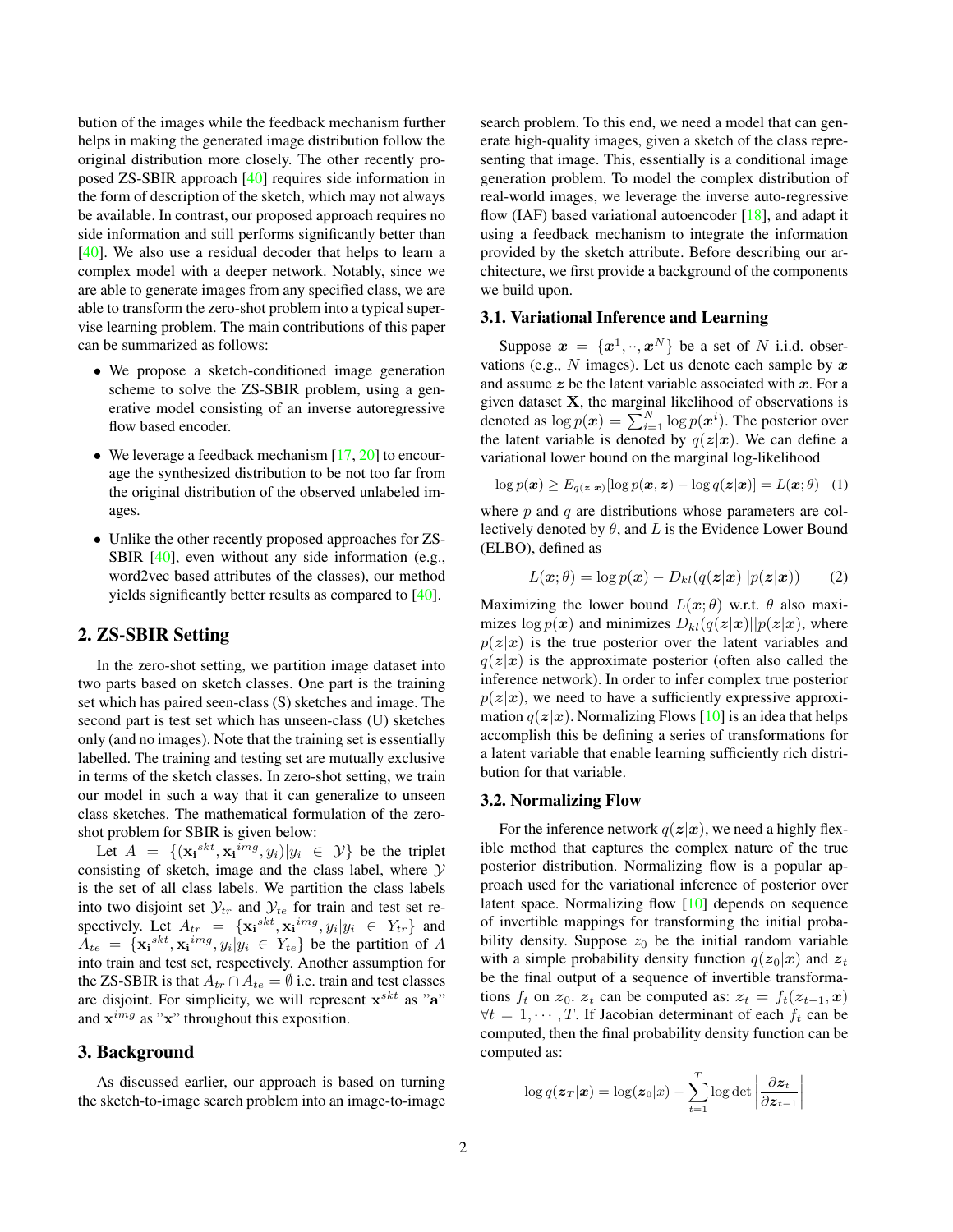

Figure 2. An illustration of our proposed model, based on the IAF architecture and feedback mechanism.

#### 3.3. Inverse Autoregressive Transformations (IAF)

Let  $v$  be a variable which is modeled by the Gaussian version of the autoregressive model. Suppose  $[\mu(\mathbf{v}), \sigma(\mathbf{v})]$ be the representation of function that maps  $v$  to the mean  $\mu$  and variance  $\sigma$ . Due to the autoregressive structure, the Jacobian is lower triangular matrix with zeros on the diagonal. Mean and standard deviation of  $i^{th}$  element of  $v$  are computed from  $v_{1:i-1}$  i.e., previous elements of v. To sample from such a model, we use a sequence of transformations from a noise vector  $\epsilon \sim N(0, I)$  to the corresponding vector v as:  $v_0 = \mu_0 + \sigma_0 \odot \epsilon_0$  and for  $i > 0$   $v_i =$  $\mu_i(\bm{v}_{1:i-1})+ \sigma_i(\bm{v}_{1:i-1})\epsilon_i.$  Variational inference makes sampling from posterior, such models are not interesting to be directly used for the normalizing flow. Although, the inverse transformation is interesting for normalizing flows, as long as we have  $\sigma_i > 0$  the transformation is one-to-one and it can be inverted as :  $\epsilon_i = \frac{v_i - \mu_i(v_{1:i-1})}{\sigma_i(v_{1:i-1})}$  $\frac{-\mu_i(\mathbf{v}_{1:i-1})}{\sigma_i(y_{i:i-1})}$ . Two key observation for IAF as follows:

- As computation of every element  $\epsilon_i$  does not depend on one another, inverse transformation can be parallelized  $\epsilon = \frac{v - \mu(v)}{v}$  $\frac{\partial^2 \mu(v)}{\partial y}$  (subtraction and division are element-wise).
- Inverse autoregressive operation has a simple Jacobian determinant. It is lower triangular matrix. As an outcome, the log-determinant of Jacobian of transformation is simple to compute:  $\log \det |\frac{\partial \epsilon}{\partial \mathbf{v}}|$  =  $\sum_{i=1}^D -\log \sigma_i(\boldsymbol{v})$

## 3.4. IAF step

As shown in Fig. 2, the output of initial encoder network is  $\mu_0$ ,  $\sigma_0$  and one extra output h which is consider as one extra input to each subsequent step in the flow. In other word, the parameters of encoder are refined iteratively based on output of previous step  $\mu_0$ ,  $\sigma_0$  and h. The sampled vector from latent space of initial encoder is defined as :  $z_0 = \mu_0 + \sigma_0 \odot \epsilon$ . Where  $\epsilon \sim N(0, I)$ . After t steps the refinement of sample  $z_0$  is recursively defined as :  $z_t = \mu_t + \sigma_t \odot z_{t-1}$ . In this sequential step the predicted posterior fits more closely to the true posterior.

Finding an appropriate latent space for sampling is a crucial part of generative models as in variational autoencoder (VAE). VAE based generative models compute latent space in one step which may not be sufficient to capture a complex distribution. So the distribution of the predicted posterior and true posterior could be different with adequate margin. Whereas in IAF based variational autoencoder, predicted posterior are transformed to the true posterior using some simple sequential transformation. This sequence of simple transformation can be reduced to any complex distribution. Therefore using an auto-regressive method we can reduce the difference between the distribution of the estimated posterior and true posterior as compare to standard VAE.

## 4. Zero-Shot Sketch-Based Image Retrieval

In this section, we describe the various components of our proposed model. Again, note that the goal is to learn to generate high-quality images, given the sketch and optionally other side information (e.g., word2vec description of the class).

#### 4.1. Inverse Autoregressive Flow-Based Encoder

Learning the complex distribution of  $z$  in the high dimensional latent space is not feasible by a single step transformation. Therefore, in the plain VAE, the approximate posterior can be far away from the true posterior of  $z$ . IAF provides a way to learn the complex distribution by using the chain of simple transformation. The final latent variable z can be given as:

$$
\mathbf{z}_T = f_T(\dots f_2(f_1(f_0(\mathbf{z_0})))\dots) \tag{3}
$$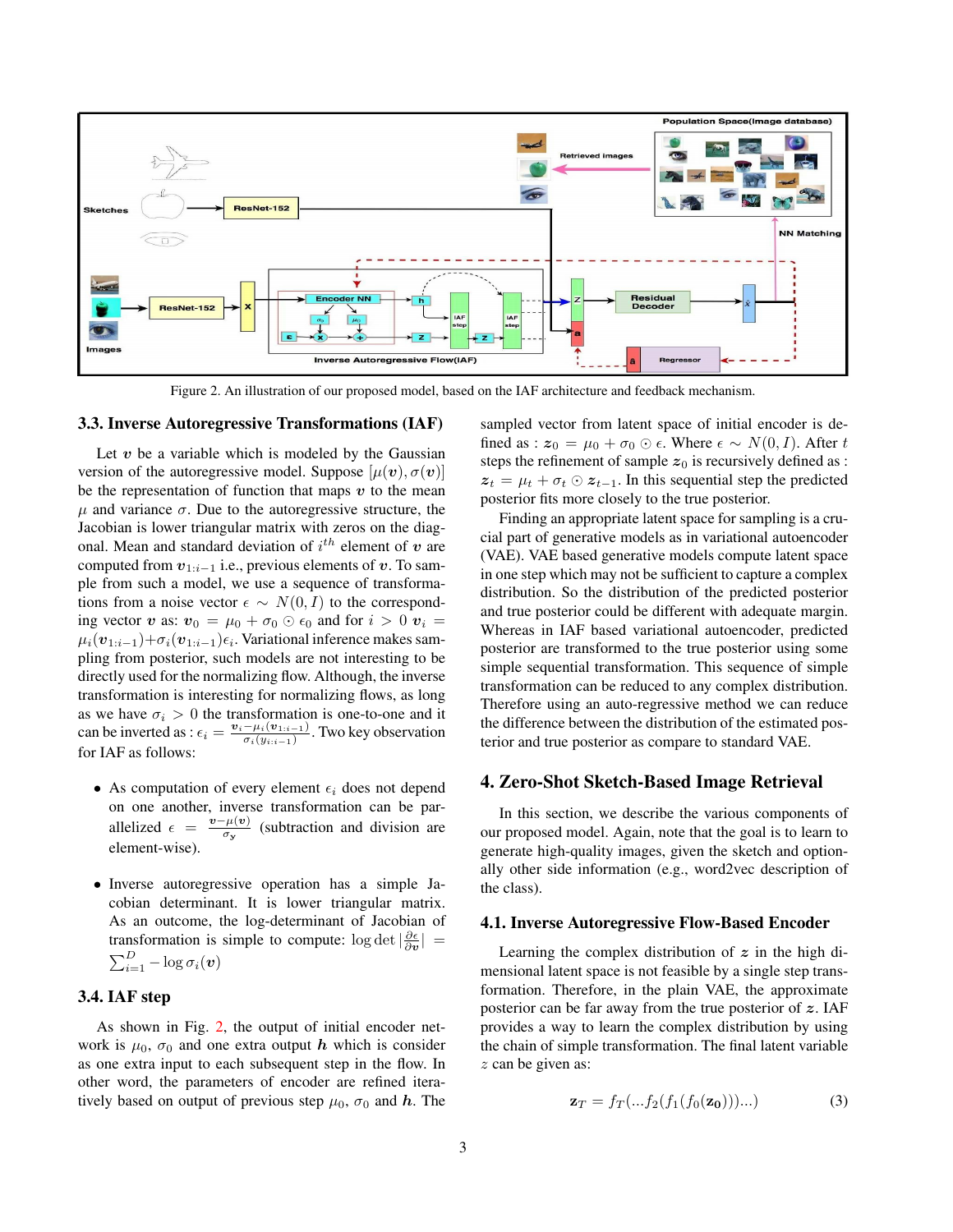Here each  $f_i$  is simple transformation function and are invertible in nature. Figure 2 shows the pipeline of IAF architecture.

#### 4.2. VAE with feedback mechanism

In our model, the encoder consists of standard encoder coupled with an IAF module. The output of IAF based encoder is refinement of the latent code which is initialized by standard encoder, denoted as  $p_E(z_t|x)$  with parameters  $\theta_E$ . The regressor output distribution is denoted as  $p_R(\mathbf{a}|x)$ , and the VAE loss function is given by (assuming the regressor to be fixed):

$$
\mathcal{L}_{VAE}(\theta_E, \theta_G) = -\mathbb{E}_{p_E(\mathbf{z_t}|\mathbf{x}), p(\mathbf{a}|\mathbf{x})}[\log p_G(\mathbf{x}|\mathbf{z_t}, \mathbf{a})] + \text{KL}(p_E(\mathbf{z_t}|\mathbf{x})||p(\mathbf{z_t}))
$$
\n(4)

where the first term on the R.H.S. is generator's reconstruction error and the second term promotes the estimated posterior to be close to the prior.

#### 4.2.1 Regressor/Cyclic-consistency Loss

In our proposed model, the regressor, defined by a probabilistic model  $p_R(a|x)$  with parameters  $\theta_R$ , is a feedforward neural network that learns to project the example  $x \in \mathbb{R}^D$  to its corresponding class-attribute vector  $a \in \mathbb{R}^L$ . The objective of the regressor is to minimize the cyclicconsistency loss. The regressor is learned using two sources of data:

• Labeled examples  $\{x_n, a_n\}_{n=1}^{N_S}$  from the seen classes, on which we can define a supervised loss, given by

$$
\mathcal{L}_{Sup}(\theta_R) = -\mathbb{E}_{\boldsymbol{x}_n}[p_R(\boldsymbol{a}_n|\boldsymbol{x}_n)] \tag{5}
$$

• Synthesized examples  $\hat{x}$  from the generator, for which we can define an unsupervised loss, given by

$$
\mathcal{L}_{Unsup}(\theta_R) = -\mathbb{E}_{p_{\theta_G}}(\hat{\mathbf{x}}|\mathbf{z_t})p(\mathbf{z_t})p(\mathbf{a})[p_R(\mathbf{a}|\hat{\mathbf{x}})] \quad (6)
$$

The weighted combination of supervised and unsupervised loss is defined as the overall objective to minimize the cyclic-consistency/regressor loss:

$$
\min_{\theta_R} \mathcal{L}_R = \mathcal{L}_{Sup} + \lambda_R \cdot \mathcal{L}_{Unsup} \tag{7}
$$

#### 4.2.2 Regressor-Driven Learning

Regressor-Driven learning helps to minimize the cyclicconsistency loss and guide the generator to generate high-quality samples. The cyclic loss encourages the decoder/generator to generates example  $\hat{x}$  coherent with its sketch feature vector  $a$ . This is done using a loss function described below.

In the first case, suppose the generator generates lowquality samples. Then the regressor will incur a high cyclic loss for these samples. In this case, the regressor assumes that it has optimal parameters and will not regress to the correct value. This loss occurs because of the bad quality samples generated by the generator. Minimizing this loss w.r.t  $\theta_G$  helps generator to improve the samples quality. The objective function is given by

$$
\mathcal{L}_c(\theta_G) = -\mathbb{E}_{p_G(\hat{\mathbf{x}}|\mathbf{z_t}, \mathbf{a})p(\mathbf{z_t})p(\mathbf{a})}[\log p_R(\mathbf{a}|\hat{\boldsymbol{x}})] \qquad (8)
$$

The other loss which acts as a regularizer that encourages the generator to generate a good class-specific sample even from a random  $z_t$  drawn from the prior distribution  $p(z_t)$ and combined with the sketch from  $p(a)$  is

$$
\mathcal{L}_{Reg}(\theta_G) = -\mathbb{E}_{p(\mathbf{z_t})p(\mathbf{a})}[\log p_G(\hat{\mathbf{x}}|\mathbf{z_t}, \mathbf{a})] \tag{9}
$$

The above two loss functions help us increase the coherence of  $\hat{\mathbf{x}} \sim p_G(\hat{\mathbf{x}}|\mathbf{z}, \mathbf{a})$  with class-attribute a. A third loss function is used to ensure that the sampling distribution  $p(\mathbf{z}_t)$ and the distribution obtained from the generated examples  $p_E(\mathbf{z}_t|\hat{\mathbf{x}})$  follow the same distribution.

$$
\mathcal{L}_E(\theta_G) = -\mathbb{E}_{\hat{\mathbf{x}} \sim p_G(\hat{\mathbf{x}}|\mathbf{z_t}, \mathbf{a})} \text{KL}[(p_E(\mathbf{z_t}|\hat{\mathbf{x}})||q(\mathbf{z_t}))]
$$
(10)

Hence the complete learning objective for the generator and encoder is given by,

$$
\min_{\theta_G, \theta_E} \mathcal{L}_{VAE} + \lambda_c \cdot \mathcal{L}_c + \lambda_{reg} \cdot \mathcal{L}_{Reg} + \lambda_E \cdot \mathcal{L}_E \tag{11}
$$

#### 4.3. Residual Decoder

The proposed decoder is a combination of the deep and shallow network. The deep network is responsible for the better reconstruction of visual space while shallow network reduces over-fitting. This architecture is motivated by ResNet [13] where the network has skip connections. These skip connections provide more paths to the network for information propagation. While some paths are deeper, others are shallow  $[14]$ . If in the deeper path the gradient vanishing or explosion problem occurs, the shallow paths still work, and proper gradient flows in the backward direction. In the residual network, the output of a neural network layer is given by  $f_o(x) = f_{in}(x) + x$ , (here  $f_{in}(x)$ , is the direct output), i.e., the output does not only depend on the current layer neural network, but it depends on input as well.

#### 5. Related Work

Images have rich and vibrant content, while a sketch only provides rough information like shape and size. It is easy for a human to match the sketch from the image, but for machines, this is a very complex task. Since for an algorithm, it is very difficult to learn the features that are invariant to color, shape, size, pose, etc. The common pipeline for SBIR is to project the images and sketches in common subspace such that the same class images and sketches are close to each other on some metric space. Then any similarity metric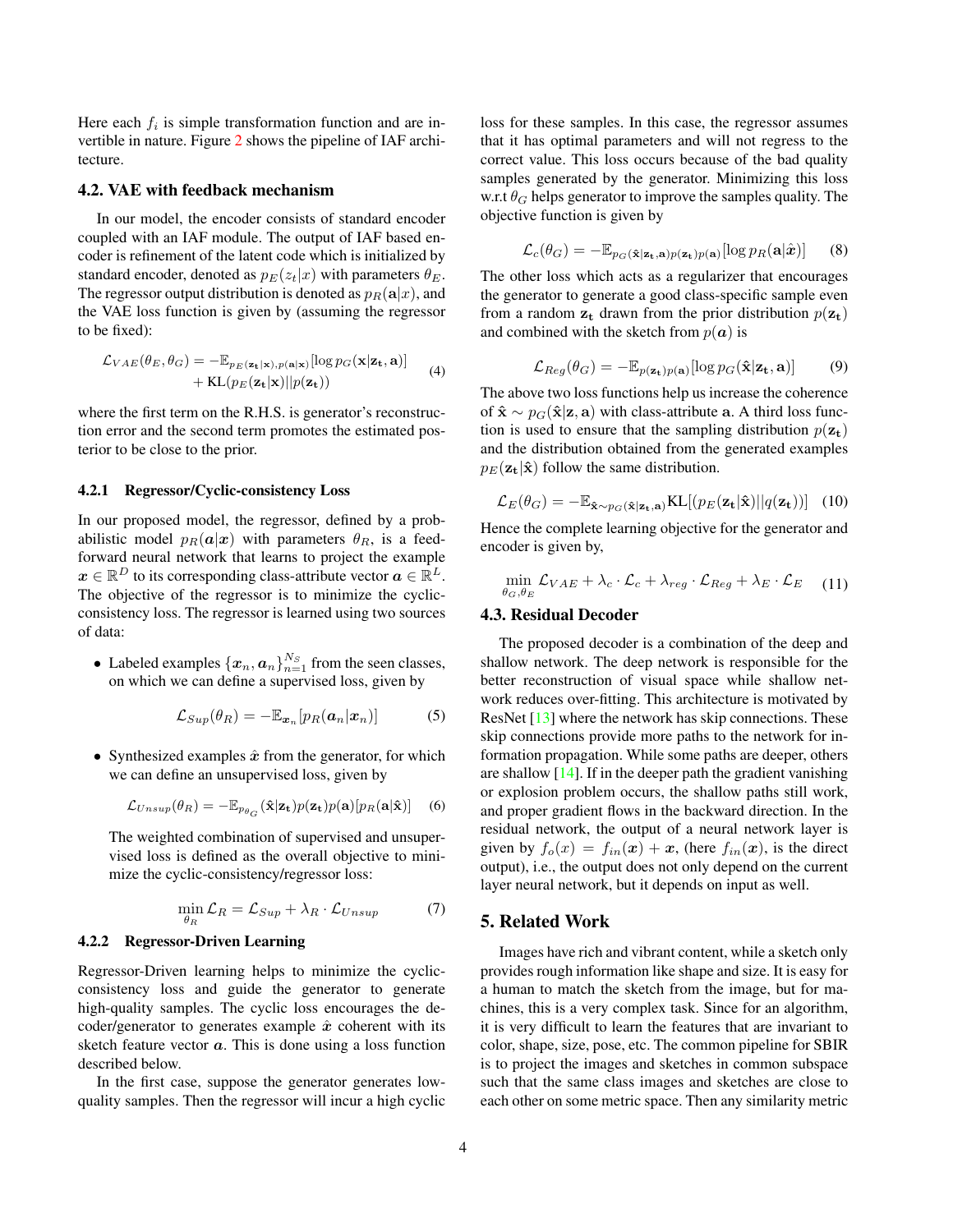can be used for the retrieval task. Most of the traditional approaches for SBIR have used hand-crafted features such as gradient field HOG descriptor [6], SIFT [25] and SURF [2] etc. [32] proposed a dynamic programming based method for SBIR which is effective in translation, rotation, and scale (similarity). Recent advancement of deep learning provides an automatic feature extraction technique which learns the pose and color invariant feature. Recently [52, 38, 40, 50] have used deep feature for SBIR task. Instead of finding the common subspace other approach projects the sketch space to image space or vice versa such that the information gap between the sketches and the real images are minimum [16, 32].

Recently zero-shot learning drew more attention due to its capability of classifying a novel class object during the test phase. In the ZSL each class is associated with side information like description of the class, attribute or unsupervised word embedding (Word2vec [28], Glove [33], etc.). This side information of the class is called the semantic features/attributes. In ZSL, the core concept is to learn projection between class feature and side information, using labeled seen class data only. We can categories all proposed models for ZSL in three types based on projection.The most popular work learns the projection between visual space to semantic space and vice-versa [49, 1, 31, 45, 42, 29]. Another popular approach projects the visual and semantic features in a shared subspace such that same class visual features and semantic attributes map closer, whereas different class visual features and semantic attributes are wellseparated [44].

Recently generative models are emerging as the most popular approach for zero-shot image classification. This type of approach gaining popularity because of its ability to synthesize the unseen class sample and can reduce the ZSL problem to a supervised learning problem. These approach learns the data distribution based on the given conditions  $[11, 42, 20, 46]$ . Most of the previous methods for zeroshot learning are focused on image classification. However, a few models are used for zero-shot action classification, zero-shot image tagging and zero-shot multi-label learning as well [21, 48, 30, 49, 54, 9].

Recently [40, 50] have proposed a model for the ZS-SBIR. [40] proposed a hashing based approach for the ZS-SBIR. The hashing architecture is based on the multi-model deep network. [50] proposed a generative model for the ZS-SBIR based on the CVAE architecture. The proposed approach is also a generative in nature based on IAF to get the improved variational inference [18]. Here our encoder is based on the IAF architecture that learns the complex latent encoding of the input into the latent space. It can learn the complex distribution with the simple sequential transformation. Also, we are using the  $\beta$ -VAE [15] architecture for the disentangled representation. The residual decoder is

used that gives the better generation of the sample because it can flow the gradient with the deeper layers. In the proposed approach the external feedback mechanism provides the feedback to the encoder about the generation quality. Hence the generator has better guidance for generating the robust sample.

## 6. Experiments and Results

To show the effectiveness of our proposed model we ause two challenging datasets: Sketchy [38] and TU-Berlin [7]. Originally, Sketchy dataset [38] contains 75471 hand-drawn sketches and 12500 corresponding images from 125 classes. [23] have provided 60502 more real images from all 125 classes, which extends the original dataset. TU-Berlin extended [7] is a large scale dataset having 20000 sketches and 204489 images from 250 different categories provided by [23, 53].

The visual features for images and sketches are extracted using ResNet-152 [13], pretrained on ImageNet [37] dataset. The sketches and image features are extracted from the last fully connected layer. It gives 2048-dimensional feature vectors. We believe that further finetuning on this dataset on ResNet-152 architecture will give better performance. The visual features of the sketches are used as a class attributes in our proposed generative model.

#### 6.1. Sketchy Dataset (Extended)

For fair comparison with the recent work  $[40, 50]$ , we have two splits of the dataset. [40] randomly selected 25 classes of sketches as the test set  $(A_{te})$  and the remaining labeled 100 classes are used as the training set  $(A_{tr})$ . Here  $A_{tr} \cap A_{te} = \phi$ , i.e. train and test class are disjoint. We have another split of the dataset similar to [50], this contains 104 classes in training, and used 21 classes images and sketches as a test set.

Random split proposed by [40] is not the realistic Zero-Shot setting [47]. Since in random split test set may have some classes that are present in the ImageNet class. Since we are using the ImageNet pre-trained model for the feature extraction and this training is done in a supervised manner. This violates the assumption that  $A_{te}$  are the unseen classes. Therefore it is not the exact Zero-Shot setting. The split proposed by [50] is the realistic setup for ZS-SBIR, where the split is done in such a way that any of the  $A_{te}$  classes are not present in the ImageNet dataset. In our setup for training, we need a paired image and sketch set. To make the paired set, we selected a random image and sketch from the same training class and paired them. This process repeated 1000 time, i.e., each class in the training set has 1000 pair of data point. We are comparing our model with the previous approach in their original setup; therefore, we are using both the split.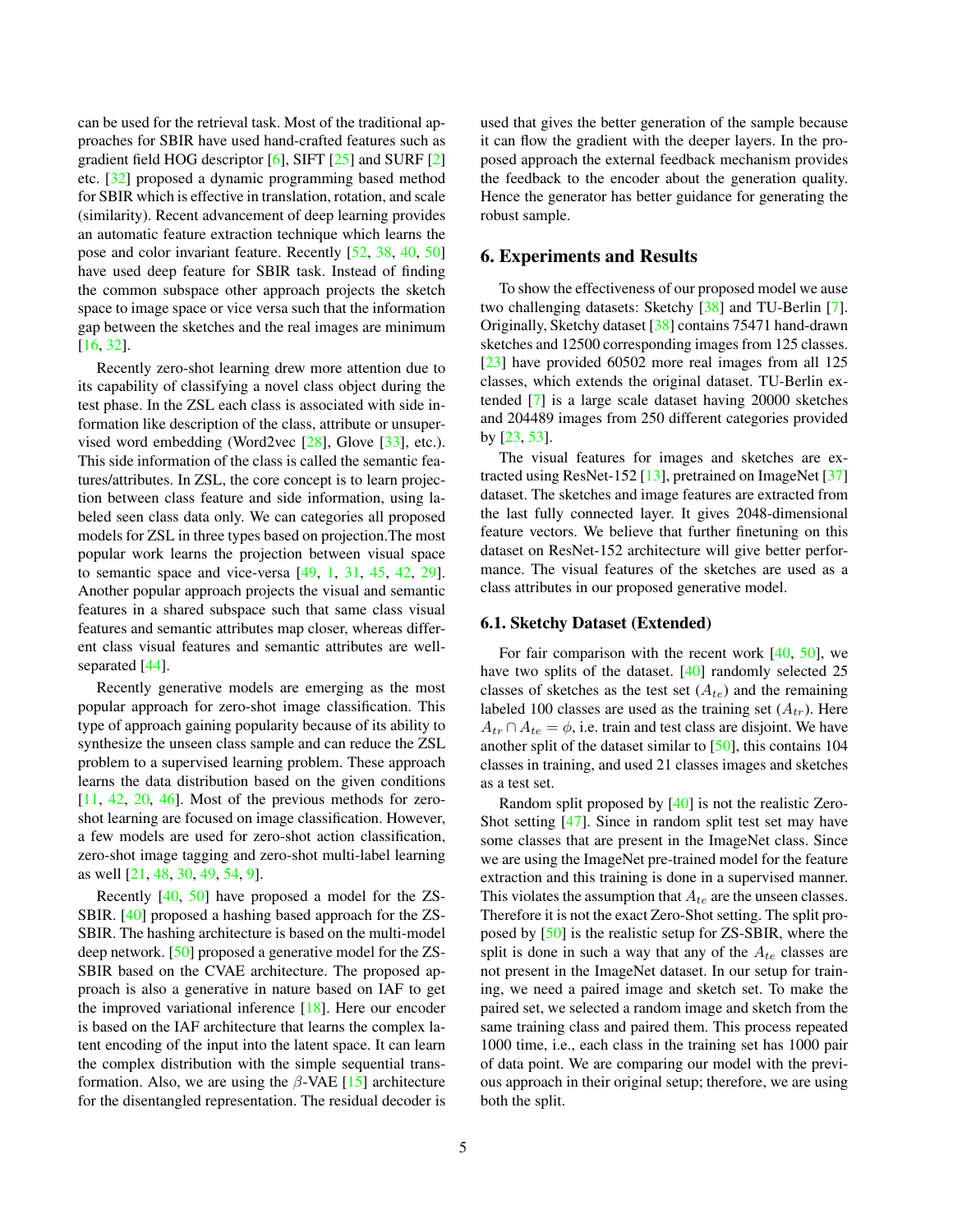#### 6.2. TU Berlin Dataset (Extended)

Similar to [40] for the fair comparison randomly 30 classes are selected for the  $A_{te}$  and remaining 220 classes are used for the  $A_{tr}$ . This dataset is highly biased; few classes have large examples while few have only limited samples. In the Zero-shot setup, learning with biased data is a very hard problem. Therefore form training we removed the biases. For doing so, we are sampling the equal number of image and sketch sample pairs from each class. In the testing, we selected the class that has more than 400 samples. For making image and sketch pair, we follow the same pattern mentioned in the previous section. Here again, each class has a 1500 pair of image and sketch.

#### 6.3. Implementation details

In our model, we have three components, Encoder (E), Generator (G) and Regressor (R). The encoder is based on the IAF architecture, refer to figure-2. The encoder contains the two fully connected layers of size 4096 followed by one layer that gives the  $\mu$  and  $\sigma$  this passed to 3 layers IAF architecture. The generator has five layers of the fully connected neural network (NN) with the residual connection. It is a combination of the deep and shallow network. Here sigmoid activation is used. All layers are of the same size of 6144. Regressor takes the reconstructed samples  $\hat{x}$  and regresses the sketch. It uses the two-layer fully connected NN of size 4096. The learning rate  $(\eta)$  is set as a stepwise decreasing rate. Initially for the 5 epoch  $\eta = 0.001$  then after each 10 epoch it changed to [0.0005,0.0001,0.00001]. Here instead of  $\mathcal{N}(0, I)$  prior, we found from the validation data  $p \sim \mathcal{N}(0, 0.005)$  gives the better performance. Also, for the ablation, we experiment with the plain autoencoder. The autoencoder used contains the same architecture as the IAF encoder with feedback connection; only the difference is that the dimension of  $z$  is zero. Therefore the generated sample is deterministic and depends only on the given sketch feature  $a$ .

## 6.4. Training and Testing

There are two modules in the model, IAF-VAE and regressor. We are alternately optimizing the IAF-VAE and regressor. These two module helps each other to learn the robust generator. In the VAE training, we are minimizing the loss w.r.t.  $E$  and  $G$ 's parameters, and for regressor training, we are minimizing the regressor's loss w.r.t  $R$ 's parameter only. The alternate optimization is done Until convergence. The complete setup is for the zero-shot learning; therefore the testing is performed from the unseen class sketch to unseen class image. In the testing phase each  $x^{skt}$  is concatenated with the  $z \sim \mathcal{N}(0, 0.005)$  and generate the c samples using generator  $G$ . Now from these  $c$ , samples find the image that gives maximum cosine similarity. The similarity of



Figure 3. Top-6 retrieved images for randomly chosen five sketches for ZS-SBIR.

the sample  $x_i$  from the query sketch  $x^{skt}$  can be given as:

$$
s(\boldsymbol{x}^{skt}, \boldsymbol{x}_i) = \max_{t=1:c} cosine\left(G(\theta(\boldsymbol{x}_t^{skt})), \theta(\boldsymbol{x}_i)\right) \tag{12}
$$

Here,  $x_i$  is the image in the query database. Equation-12 is repeated for each image and find the  $K$  samples with maximum similarity scores for the  $top@K$  retrieval.  $\theta$  is the ResNet-152 model and gives the feature vector for each image, and  $G$  is the generator.

## Result Analysis with existing methods

Since best of our knowledge, only two very recent works ZSIH  $[40]$  and CVAE  $[50]$  have been proposed for ZS-SBIR. Therefore for supporting the performance of the proposed model, we compare the performance of our model with several other state-of-the-art. We have analyzed two types of baselines methods, 1- Sketch-Based Image Retrieval (SBIR) Baselines and 2- Zero-Shot Learning (ZSL) baselines.

#### Sketch base image retrieval baselines (SBIR)

Several approaches have been proposed for SBIR. We compare our model with Siamese-1 [12], Siamese-2 [34], Coarse-grained triplet [39], Fine-grained triplet [38], DSH [24], SaN [52], GN Triplet [38], 3D Shape [43], Siamese CNN [?]. Since these baselines are not originally proposed for zero-shot setting, [40] provides these baseline for the zero-shot setting. We have taken these baseline result directly from the paper [40].

#### Zero-Shot baselines (ZSL)

The most of the existing approaches for zero-shot learning are proposed for the zero-shot image classification. We select a set of zero-shot learning approaches as baseline to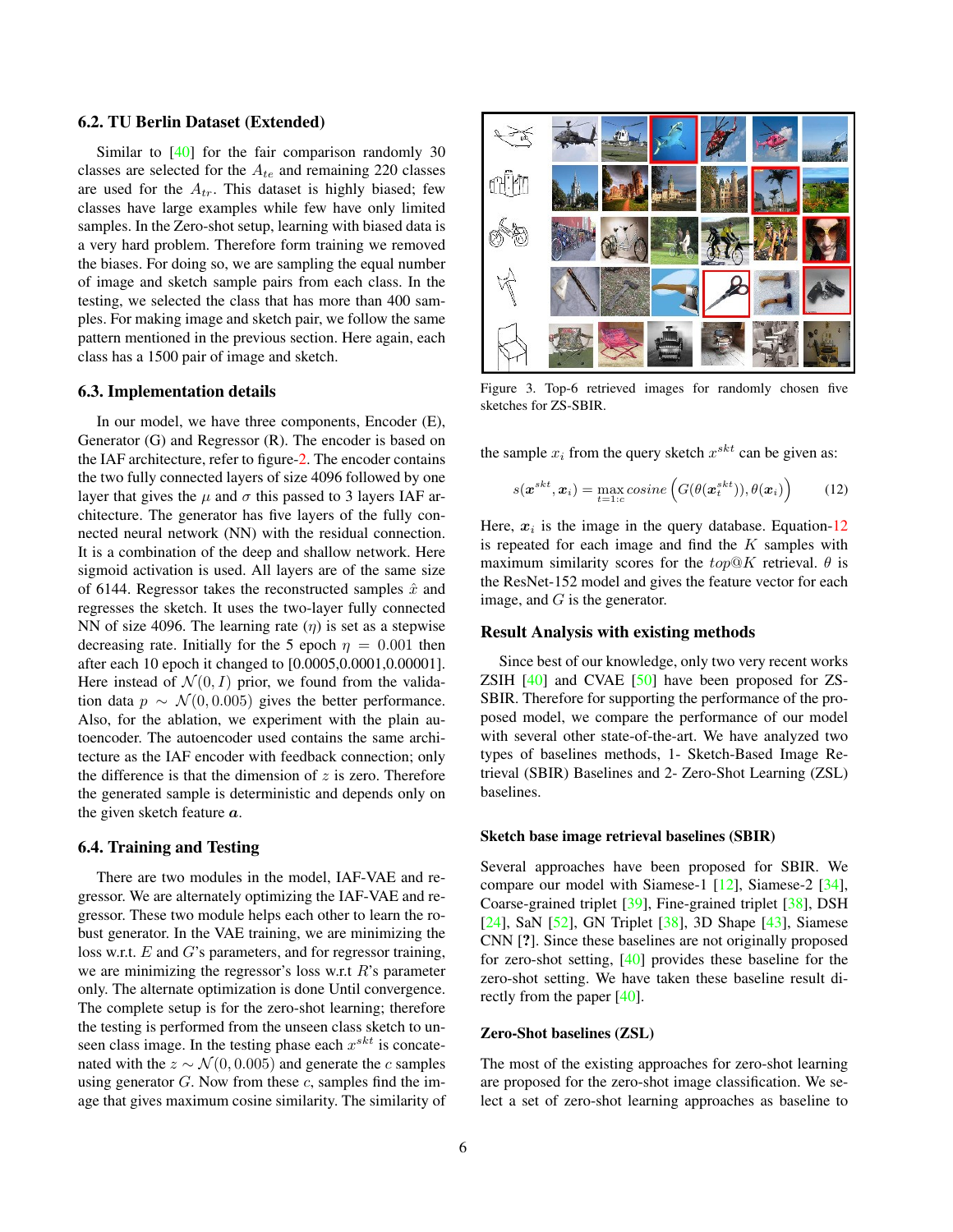| <b>Type</b>   | Method             | <b>Sketchy Dataset</b> |         | <b>TU Berlin Dataset</b> |         |
|---------------|--------------------|------------------------|---------|--------------------------|---------|
|               |                    | Precision@100          | mAP@all | Precision@100            | mAP@all |
| <b>SBIR</b>   | Softmax Baseline   | 0.176                  | 0.099   | 0.139                    | 0.083   |
|               | Siamese CNN [34]   | 0.183                  | 0.143   | 0.153                    | 0.122   |
|               | SaN $[52]$         | 0.129                  | 0.104   | 0.112                    | 0.096   |
|               | GN Triplet [38]    | 0.310                  | 0.211   | 0.241                    | 0.189   |
|               | $3D$ Shape $[43]$  | 0.070                  | 0.062   | 0.063                    | 0.057   |
|               | DSH (64 bits) [24] | 0.227                  | 0.164   | 0.198                    | 0.122   |
| Zero-Shot     | CMT $[41]$         | 0.096                  | 0.084   | 0.082                    | 0.065   |
|               | DeViSE [8]         | 0.078                  | 0.071   | 0.075                    | 0.067   |
|               | <b>SSE</b> [55]    | 0.154                  | 0.108   | 0.133                    | 0.096   |
|               | <b>JLSE</b> [56]   | 0.178                  | 0.126   | 0.165                    | 0.107   |
|               | <b>SAE</b> [55]    | 0.302                  | 0.210   | 0.210                    | 0.161   |
|               | <b>DSH</b> [24]    | 0.217                  | 0.165   | 0.174                    | 0.139   |
|               | ZSH[40]            | 0.340                  | 0.254   | 0.291                    | 0.220   |
| Feedback-Auto | GZS-SBIR(Our)      | 0.305                  | 0.253   | 0.281                    | 0.187   |
| Feedback-VAE  | GZS-SBIR(Our)      | 0.358                  | 0.289   | 0.334                    | 0.238   |

Table 1. Precision@100 and mAP@all results on the traditional SBIR and ZSL method on the ZS-SBIR setup. Feedback-Auto is the IAF autoencoder with the feedback mechanism and Feedback-VAE is the IAF-VAE with the feedback mechanism.

compare with our proposed model. These ZSL baseline approaches are CMT [41], DeViSE [8], SAE [19], SSE [55], ESZSL [36], CAAE [27], JLSE [56], DAP [21]. The baseline results are borrowed from the  $[50, 40]$ . We again reproduce the the baseline results reported in the table-2.

The recent work on the ZS-SBIR is ZSIH [40] and CVAE [50]. ZSIH [40] shows the experiment on the TU-Berlin and Sketchy dataset. They reported the result of precision@100 and mAP@all for all datasets.  $[40]$  using the word2vec $[28]$ as side information in their model. As mentioned earlier we are not using any side information but have significantly better result compare to ZSIH. The comparison result with the baseline and ZSIH are shown in the table-1. We can see without any side information our approach performs significantly better than all the previous approach that used the side information. Also, we experimented the proposed approach with autoencoder only and found that the proposed VAE model significantly outperforms the autoencoder model. Please refer to table-1 for the more details.

Another approach CVAE [50] has proposed a generative model for ZS-SBIR; they showed the result on the Sketchy dataset. CVAE suggested the realistic train-test split similar to [47] for the ZS-SBIR. [50] evaluated the performance of the model over precision@200 and mAP@200 metric. We are following the same setup to compare our result with CVAE. Our result on the Sketchy-dataset shows that the proposed approach is significantly better compare to CVAE. CVAE not using any side information and without using any side information (e.g., word2vec), our method shows the 3.0% and 5.8% relative improvement over precision@200 and mAP@200 metric.

In the Figure-3 we have illustrated the top-6 retrieved result using the unseen class sketches from the image database. Retrieved images are closely matched to the out-

| <b>Sketchy Dataset</b> |                                         |               |         |  |  |  |  |
|------------------------|-----------------------------------------|---------------|---------|--|--|--|--|
| <b>Method</b><br>Type  |                                         | Precision@200 | mAP@200 |  |  |  |  |
|                        | <b>Baseline</b>                         | 0.106         | 0.054   |  |  |  |  |
|                        | Siamese-1 $[5]$                         | 0.243         | 0.134   |  |  |  |  |
|                        | Siamese- $2$ [34]                       | 0.251         | 0.149   |  |  |  |  |
| <b>SBIR</b>            | Coarse-grained triplet [39]             | 0.169         | 0.083   |  |  |  |  |
|                        | Fine-grained triplet $\lceil 38 \rceil$ | 0.155         | 0.081   |  |  |  |  |
|                        | $DSH1$ [24]                             | 0.153         | 0.059   |  |  |  |  |
|                        | DAP [21]                                | 0.066         | 0.022   |  |  |  |  |
| <b>ZS-SBIR</b>         | ESZSL $[36]$                            | 0.187         | 0.117   |  |  |  |  |
|                        | <b>SAE</b> [19]                         | 0.238         | 0.136   |  |  |  |  |
|                        | CAAE CAAE [27]                          | 0.260         | 0.156   |  |  |  |  |
|                        | $CVAE$ [50]                             | 0.333         | 0.225   |  |  |  |  |
| Feedback-Auto          | GZS-SBIR(our)                           | 0.288         | 0.191   |  |  |  |  |
| Feedback-VAE           | GZS-SBIR(our)                           | 0.343         | 0.238   |  |  |  |  |

Table 2. Precision@200 and mAP@200 results on the traditional SBIR and ZSL method on the ZS-SBIR setup. This table follow the realistic train-test split.

line of the sketches. Since our model learns the mapping between sketches and images based on components. So it may retrieve some other class images which are significantly similarity with the sketch. In Figure-3 we can see that for helicopter sketch our model retrieve the fish because the outline of sketches of the helicopter and fish are very similar. Also, we have shown the t-SNE [26] plot of the original data and the reconstructed data for the Sketchy [38] dataset. In the t-SNE plot, we can observe that the generated samples for the novel classes are not as good as the original one. But the generated sample nearly follow the same distribution as the original one. The few class samples are as good as the original samples. Please refer to figure-4 for the t-SNE plot.

## Ablation Study

We now show the significance of the different components of the model as compared to the basic VAE model.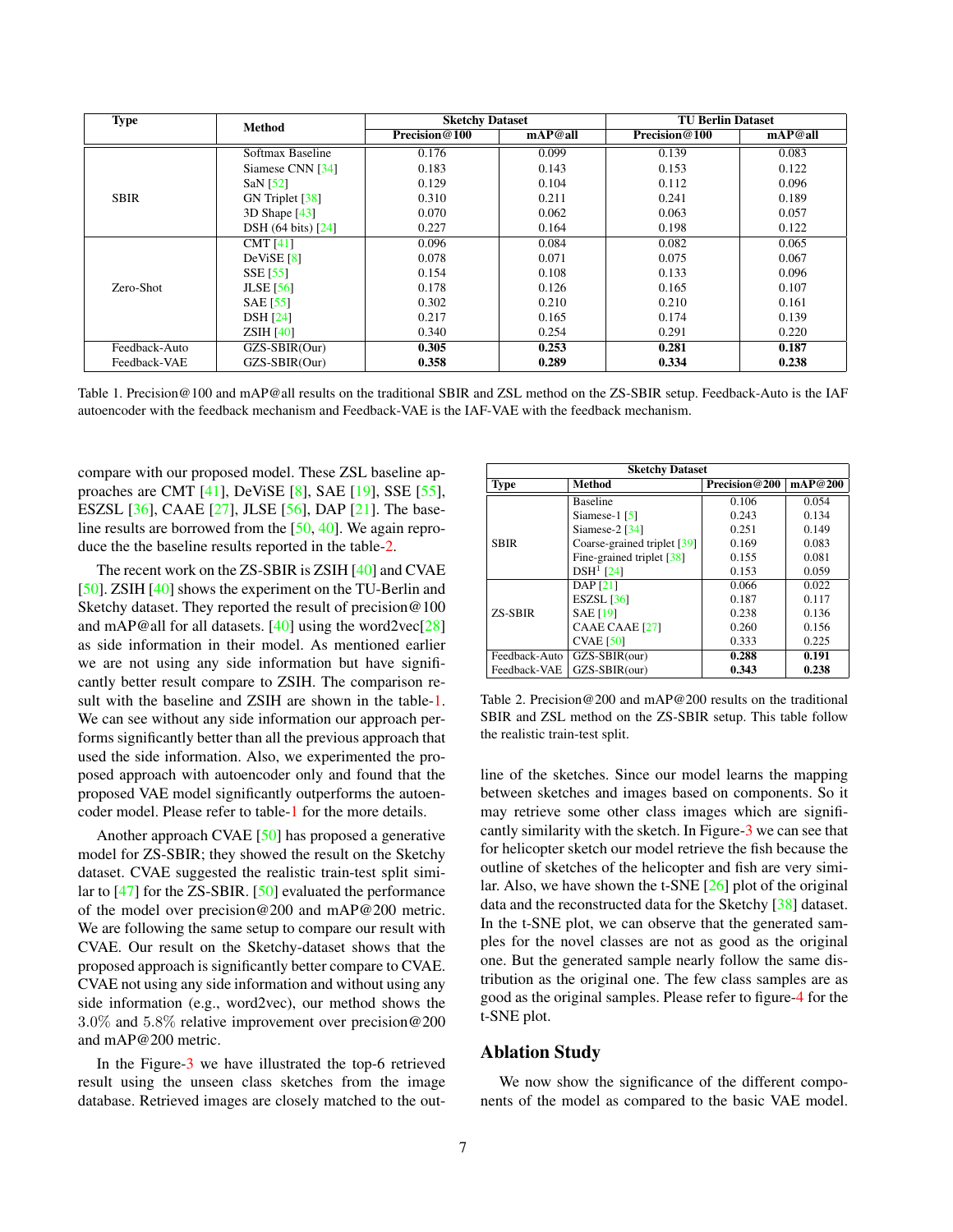

Figure 4. t-SNE plot for the original and the reconstructed sample for the sketchy dataset without using any side information.

We have found that the proposed approach outperforms by a significant margin across all the dataset. Even though without using any side information we are performing better than the previous approach [40] that used the side information. In the section-[6.5] we are showing the ablation with and without VAE. Also in section-[6.6] we are showing the significance of the IAF component.

## 6.5. With/Without VAE

We also perform the ablation analysis over the different component of the proposed approach. In the first experiment, we compare the performance of autoencoder with the proposed VAE architecture. We found that the proposed model with the VAE component always outperforms compare to autoencoder architecture. Using the feedback-VAE architecture on the Sketchy-dataset the model shows the 20% and 16% relative improvement on the precision@100 and mAP@all metric compare to plain autoencoder architecture. The similar pattern we observe for the Tu-Berlin dataset also. The feedback-VAE shows the 17.8% and 26.3% relative improvement over the plain autoencoder architecture on the precision@100 and mAP@all metric.



Figure 5. Ablation of our proposed VAE with the plain autoencoder without any side information. *AutoW/O-w2v*: Autoencoder without word2vec, *W/O-w2v*: Proposed approach without word2vec.

Please refer to figure-5 for comparison details.

#### 6.6. With/Without IAF

We present the ablation study with IAF and without IAF component, without using any side information. We have found that if we remove the IAF component, the performance drop is significant as compared to with-IAF. For the Sketchy dataset, we reported in Table-3 that with-IAF component, the precision@100 and mAP@all are 0.358 and 0.289, respectively. If we remove the IAF component, the performance drop is significant, and precision  $@100$ and mAP@all are 0.313 and 0.261, respectively. Therefore we have 12.6% and 9.7% relative drop in the performance without-IAF. We also observed a similar pattern on the TU-Berlin dataset. Here in Table-3 with-IAF we have 0.334 and 0.238, precision@100 and mAP@all, respectively. But if we drop the IAF component, our precision@100 and mAP@all are 0.294 and 0.198, respectively. Therefore we have 12.0% and 16.8% performance drop, respectively. Please refer to Table-3 for the more details.

| Type                | <b>Sketchy Dataset</b> |         | <b>TU Berlin Dataset</b> |         |
|---------------------|------------------------|---------|--------------------------|---------|
|                     | Precision@100          | mAP@all | Precision@100            | mAP@all |
| $W/O-w2v$           | 0.313                  | 0.261   | 0.294                    | 0.198   |
| $W/O-w2v+IAF$       | 0.358                  | 0.289   | 0.334                    | 0.238   |
| Improvement $(\% )$ | 12.6%                  | 9.7%    | $12.0\%$                 | 16.8%   |

Table 3. Ablation study: Precision@100 and mAP@all results on the Sketchy and TU-Berlin dataset without-IAF and with-IAF.

## 7. Conclusion

In this paper, we addressed the Zero-Shot Sketch-Based Image Retrieval problem, which is a challenging and more realistic setting as compared to the conventional SBIR. The proposed generative approach can solve the SBIR problem when the classes are growing with time, and does not require all classes to be present at the training time. We have found that the proposed approach, based on the IAF architecture with the feedback mechanism, generates highquality samples of the novel classes. Moreover, without using any side information, our proposed generative model can retrieve novel class examples and gives state-of-art results on benchmark datasets. In this work, we assume that the test query comes from the unseen classes only. In future, it will be interesting to explore the *Generalized* ZS-SBIR problem where test query can come from the seen as well as unseen classes. Also, the domain shift is a critical problem in the ZSL. It will be an interesting direction of future work to handle the domain shift for zero-shot SBIR. The recent model shows a significant improvement inj ZS-SBIR using the side information. In future, it will also be exciting to explore the model with the help of side information.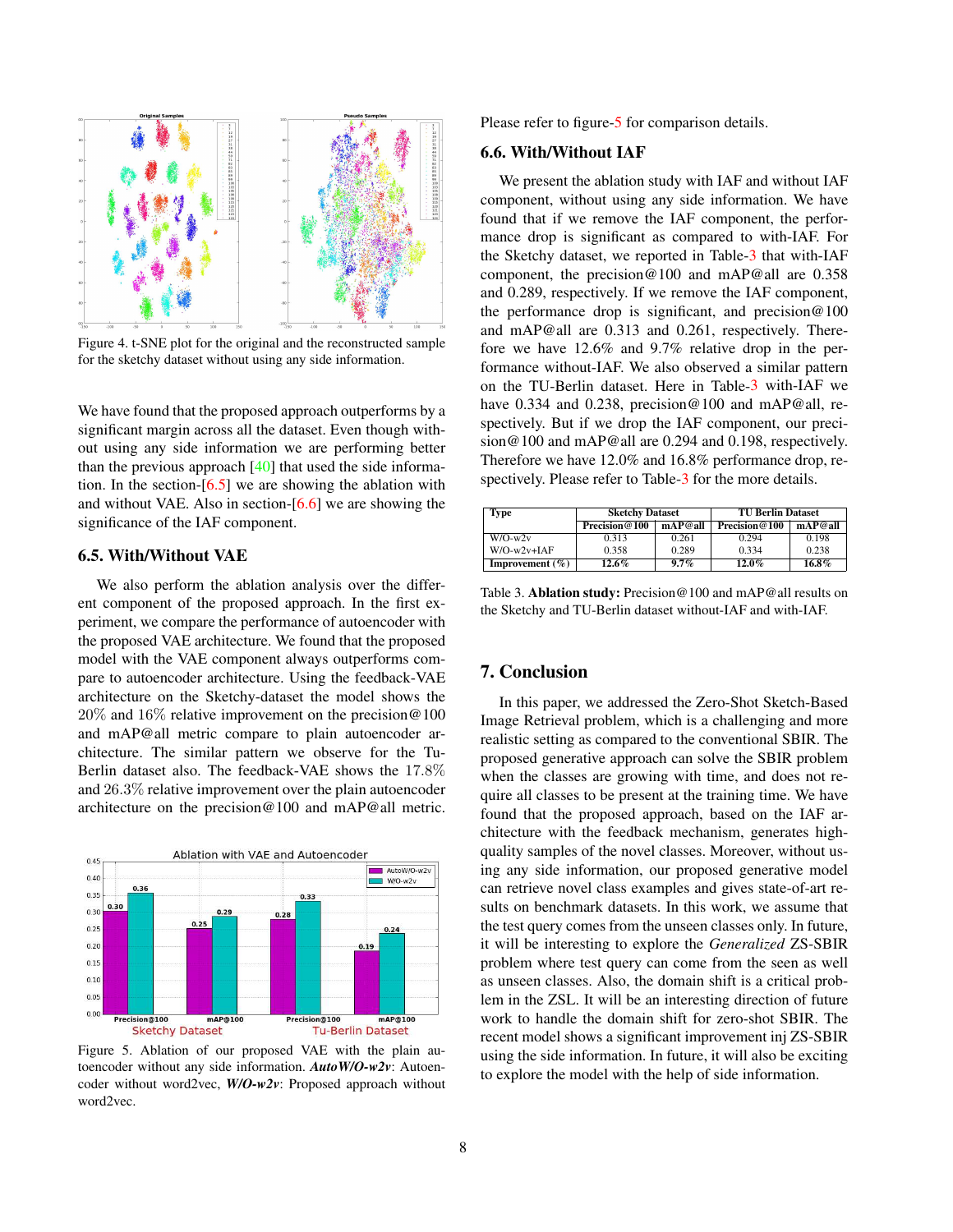## References

- [1] Z. Akata, S. Reed, D. Walter, H. Lee, and B. Schiele. Evaluation of output embeddings for fine-grained image classification. In *CVPR*, pages 2927–2936, 2015. 1, 5
- [2] H. Bay, T. Tuytelaars, and L. Van Gool. Surf: Speeded up robust features. In *European conference on computer vision*, pages 404–417. Springer, 2006. 5
- [3] X. Cao, H. Zhang, S. Liu, X. Guo, and L. Lin. Sym-fish: A symmetry-aware flip invariant sketch histogram shape descriptor. In *ICCV*, pages 313–320, 2013. 1
- [4] Y. Cao, C. Wang, L. Zhang, and L. Zhang. Edgel index for large-scale sketch-based image search. In *CVPR*, 2011. 1
- [5] S. Chopra, R. Hadsell, and Y. LeCun. Learning a similarity metric discriminatively, with application to face verification. In *CVPR*, pages 539–546, 2005. 7
- [6] N. Dalal and B. Triggs. Histograms of oriented gradients for human detection. In *CVPR*, pages 886–893, 2005. 5
- [7] M. Eitz, J. Hays, and M. Alexa. How do humans sketch objects? *ACM Trans. Graph.*, 31:44–1, 2012. 5
- [8] A. Frome, G. S. Corrado, J. Shlens, S. Bengio, J. Dean, T. Mikolov, et al. Devise: A deep visual-semantic embedding model. In *NIPS*, pages 2121–2129, 2013. 7
- [9] A. Gaure, A. Gupta, V. K. Verma, and P. Rai. A probabilistic framework for zero-shot multi-label learning. *The Conference on Uncertainty in Artificial Intelligence (UAI)*, 2017. 5
- [10] M. Germain, K. Gregor, I. Murray, and H. Larochelle. Made: Masked autoencoder for distribution estimation. In *ICML*, pages 881–889, 2015. 2
- [11] Y. Guo, G. Ding, J. Han, and Y. Gao. Synthesizing samples for zero-shot learning. IJCAI, 2017. 5
- [12] R. Hadsell, S. Chopra, and Y. LeCun. Dimensionality reduction by learning an invariant mapping. In *null*, pages 1735– 1742, 2006. 6
- [13] K. He, X. Zhang, S. Ren, and J. Sun. Deep residual learning for image recognition. In *CVPR*, pages 770–778, 2016. 4, 5
- [14] K. He, X. Zhang, S. Ren, and J. Sun. Identity mappings in deep residual networks. In *European conference on computer vision*, pages 630–645. Springer, 2016. 4
- [15] I. Higgins, L. Matthey, A. Pal, C. Burgess, X. Glorot, M. Botvinick, S. Mohamed, and A. Lerchner. beta-vae: Learning basic visual concepts with a constrained variational framework. *ICLR*, 2017. 5
- [16] R. Hu and J. Collomosse. A performance evaluation of gradient field hog descriptor for sketch based image retrieval. *CVIU*, 117(7):790–806, 2013. 5
- [17] Z. Hu, Z. Yang, X. Liang, R. Salakhutdinov, and E. P. Xing. Toward controlled generation of text. 2017. 1, 2
- [18] D. P. Kingma, R. Salimans, T.J, X. Chen, I. Sutskever, and M. Welling. Improved variational inference with inverse autoregressive flow. In *NIPS*, pages 4743–4751, 2016. 1, 2, 5
- [19] E. Kodirov, T. Xiang, and S. Gong. Semantic autoencoder for zero-shot learning. *arXiv preprint arXiv:1704.08345*, 2017. 7
- [20] V. Kumar Verma, G. Arora, A. Mishra, and P. Rai. Generalized zero-shot learning via synthesized examples. In *CVPR*, 2018. 1, 2, 5
- [21] C. H. Lampert, H. Nickisch, and S. Harmeling. Attributebased classification for zero-shot visual object categorization. *PAMI*, 36(3):453–465, 2014. 5, 7
- [22] J. Liu, B. Kuipers, and S. Savarese. Recognizing human actions by attributes. In *CVPR*, pages 3337–3344, 2011. 1
- [23] L. Liu, F. Shen, Y. Shen, X. Liu, and L. Shao. Deep sketch hashing: Fast free-hand sketch-based image retrieval. In *CVPR*, pages 2862–2871, 2017. 5
- [24] L. Liu, F. Shen, Y. Shen, X. Liu, and L. Shao. Deep sketch hashing: Fast free-hand sketch-based image retrieval. *CoRR*, abs/1703.05605, 2017. 6, 7
- [25] D. G. Lowe. Object recognition from local scale-invariant features. In *Computer vision, 1999. The proceedings of the seventh IEEE international conference on*, volume 2, pages 1150–1157. Ieee, 1999. 5
- [26] L. v. d. Maaten and G. Hinton. Visualizing data using t-sne. *Journal of machine learning research*, 9:2579–2605, 2008. 7
- [27] A. Makhzani, J. Shlens, N. Jaitly, and I. Goodfellow. Adversarial autoencoders. In *ICLR*, 2016. 7
- [28] T. Mikolov, I. Sutskever, K. Chen, G. S. Corrado, and J. Dean. Distributed representations of words and phrases and their compositionality. In *NIPS*, pages 3111–3119, 2013. 1, 5, 7
- [29] A. Mishra, M. Reddy, A. Mittal, and H. A. Murthy. A generative model for zero shot learning using conditional variational autoencoders. *CVPRW*, 2018. 5
- [30] A. Mishra, V. K. Verma, M. S. K. Reddy, A. Subramaniam, P. Rai, and A. Mittal. A generative approach to zero-shot and few-shot action recognition. *WACV*, pages 372–380, 2018. 1, 5
- [31] M. Norouzi, T. Mikolov, S. Bengio, Y. Singer, J. Shlens, A. Frome, G. S. Corrado, and J. Dean. Zero-shot learning by convex combination of semantic embeddings. *arXiv preprint arXiv:1312.5650*, 2013. 1, 5
- [32] S. Parui and A. Mittal. Similarity-invariant sketch-based image retrieval in large databases. In *ECCV*, pages 398–414, 2014. 5
- [33] J. Pennington, R. Socher, and C. Manning. Glove: Global vectors for word representation. In *EMNLP*, pages 1532– 1543, 2014. 5
- [34] Y. Qi, Y.-Z. Song, H. Zhang, and J. Liu. Sketch-based image retrieval via siamese convolutional neural network. In *ICIP*, 2016. 1, 6, 7
- [35] S. K. Ramakrishnan, A. Pal, G. Sharma, and A. Mittal. An empirical evaluation of visual question answering for novel objects. *CoRR*, abs/1704.02516, 2017. 1
- [36] B. Romera-Paredes and P. Torr. An embarrassingly simple approach to zero-shot learning. In *ICML*, 2015. 7
- [37] O. Russakovsky, J. Deng, H. Su, J. Krause, S. Satheesh, S. Ma, Z. Huang, A. Karpathy, A. Khosla, M. Bernstein, et al. Imagenet large scale visual recognition challenge. *IJCV*, 115(3):211–252, 2015. 5
- [38] P. Sangkloy, N. Burnell, C. Ham, and J. Hays. The sketchy database: learning to retrieve badly drawn bunnies. *ACM Transactions on Graphics (TOG)*, 35:119, 2016. 5, 6, 7
- [39] F. Schroff, D. Kalenichenko, and J. Philbin. Facenet: A unified embedding for face recognition and clustering. In *Pro-*